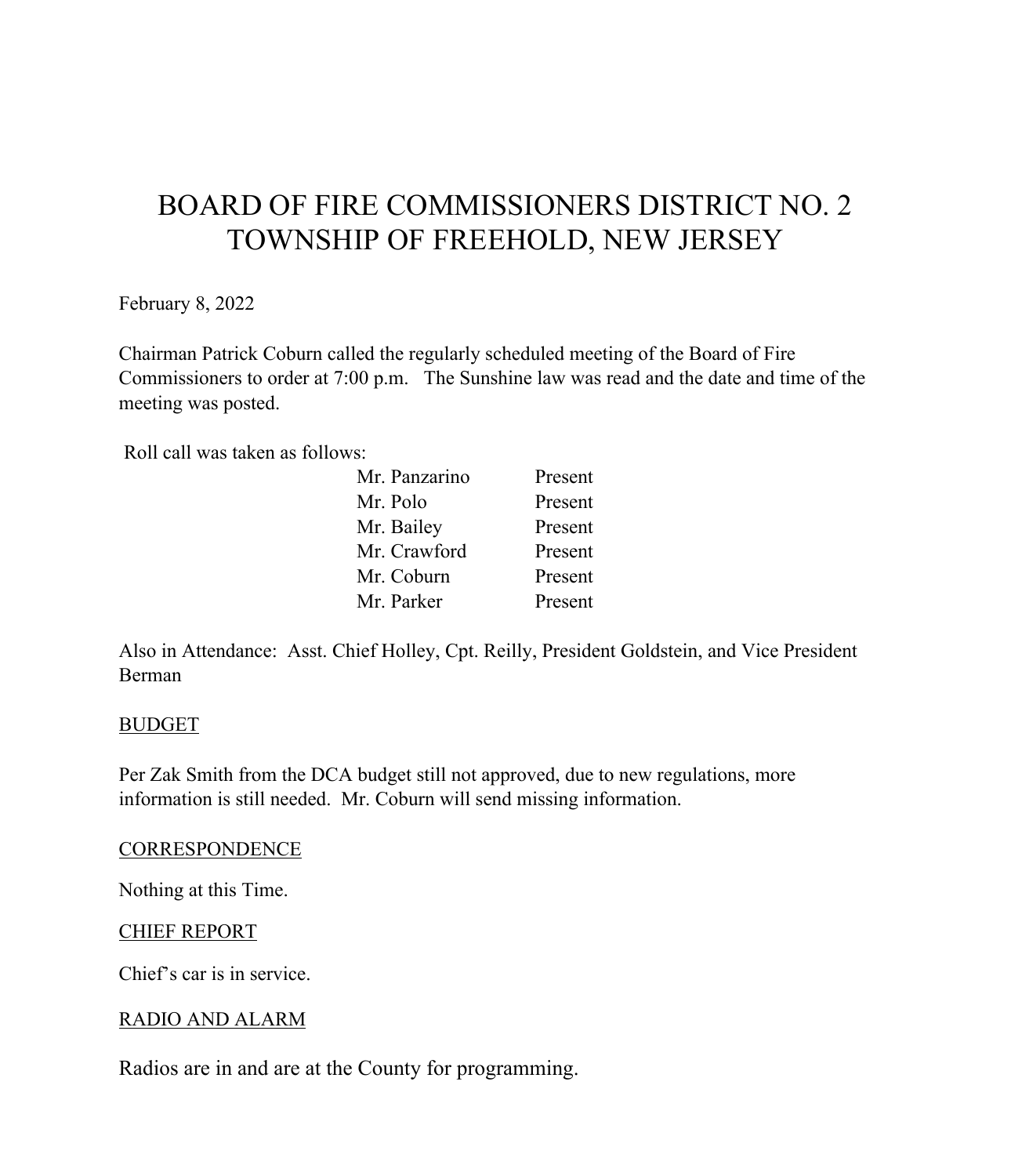## **BUILDINGS**

Thermostat at Pond Rd. needs to be changed.

Mr. Coburn made a motion to purchase Ryobi electrostatic sprayer, 2<sup>nd</sup> by Mr. Bailey, roll was called. Board Approved.

Mr. Goldstein will get cost for the air purification system for the rest of the fleet for next meeting.

Doorworks installed new hinges on the glass panel doors at Daniels Way.

#### INSURANCE/LOSAP

Still waiting from Pete Jefferies a summary of the member in LOSAP program.

#### **MAINTENANCE**

'90 butterfly valve still on back order. Mr. Taylor is getting more estimates on the body damage.

Trailer still being worked on.

#### NEW TRUCK '78

Will go back to the dealer for all the recalls to be taken care of.

#### CHIEF'S VEHICLE

Nothing at this time.

#### 5 YR. PLAN

Nothing at this time.

#### BOAT

Nothing at this time.